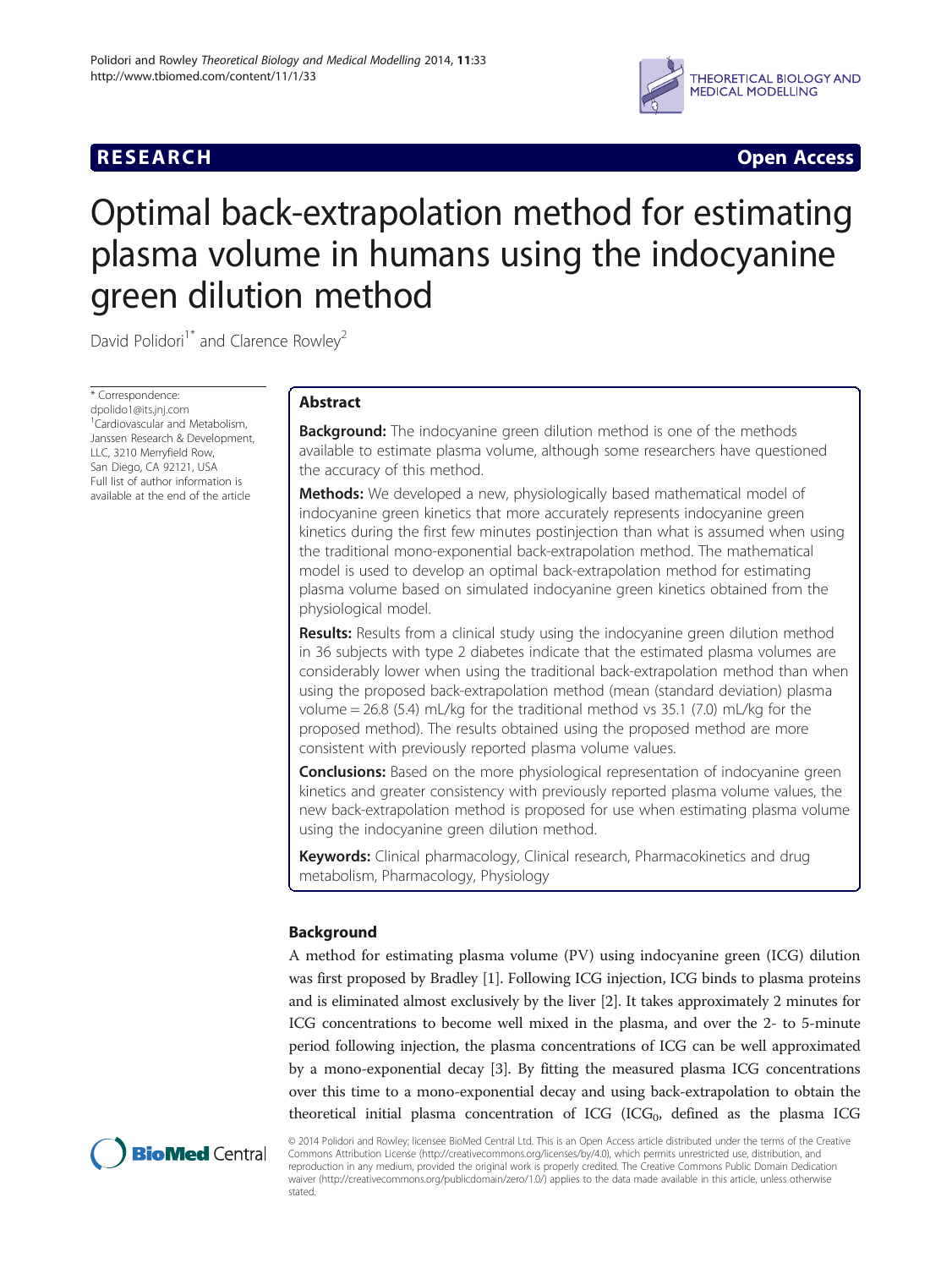concentration that would be obtained immediately following injection if there were instant mixing of ICG), the PV can be estimated as:

$$
\text{Plasma volume (L)} = \frac{\text{Dose of ICG administered (mg)}}{\text{Theoretical initial plasma concentration of ICG (mg/L)}} \qquad (1)
$$

Different authors have proposed different back-extrapolation methods to estimate  $ICG<sub>0</sub>$  to account for the known properties of ICG removal. In the initial report, Bradley back-extrapolated to time 0 (the ICG injection time) to obtain  $ICG_0$  [\[1\]](#page-13-0), and this traditional approach has also been used by others [\[3-6](#page-13-0)]. Haneda pointed out that the traditional approach of back-extrapolating to  $t = 0$  overestimates  $ICG_0$  (and therefore underestimates PV), and they proposed back-extrapolating only to  $t = t_a$ , which they defined as the time at which ICG could be measured in the abdominal aorta [[2](#page-13-0)]. Their rationale was that because ICG is excreted primarily by the liver with only minimal extravasation occurring immediately after injection, there should be almost no ICG removal from the circulation prior to  $t = t_a$ . Although measuring the dye concentrations in the abdominal aorta is often not practical experimentally, Haneda suggested that the time it takes ICG to reach the abdominal aorta should be roughly similar to the time it takes to reach peripheral arteries. In principle, frequent samples could be taken from a peripheral artery to estimate  $t_a$  experimentally; however, this approach does not appear to have been adopted by other researchers.

As an alternative approach to minimize the impact of the time delay associated with ICG transit from the injection site to the heart and the liver, some researchers have used a tourniquet prior to ICG injection to produce reactive hyperemia, thereby enabling more rapid dye mixing in the circulation [\[5,6](#page-13-0)].

To better illustrate the potential errors in PV estimation associated with backextrapolation, Schröder constructed a physical mixing apparatus and performed several experiments to estimate the known system volume [\[7](#page-13-0)]. Consistent with the theoretical arguments made by Haneda [\[2](#page-13-0)], these experiments demonstrated that back-extrapolating to  $t = 0$  underestimated the system volume and that the error increased with increasing clearance in the system. While the Schröder experiments clearly illustrated the errors in estimating PV associated with back-extrapolation to  $t = 0$ , particularly in situations of high clearance, no alternative back-extrapolation method was proposed.

The purpose of this report is to develop an optimal back-extrapolation method for estimating PV using ICG, by developing and utilizing a computational fluid dynamics model of ICG kinetics in human circulation. The computational fluid dynamics model is simulated over a wide range of ICG clearance values to identify a back-extrapolation method that yields accurate estimates of PV over the full range of clearance values.

#### **Mathods**

#### Mathematical model development

Compartmental models that are commonly used in pharmacokinetic analyses typically assume perfectly mixed compartments and use ordinary differential equations to describe the changes in concentrations within each compartment over time. However, because there is incomplete mixing of ICG in the circulation over the first 2 minutes following ICG injection and the kinetics of ICG during this time are important for estimating  $ICG<sub>0</sub>$ , a partial differential equation model describing ICG transit and elimination was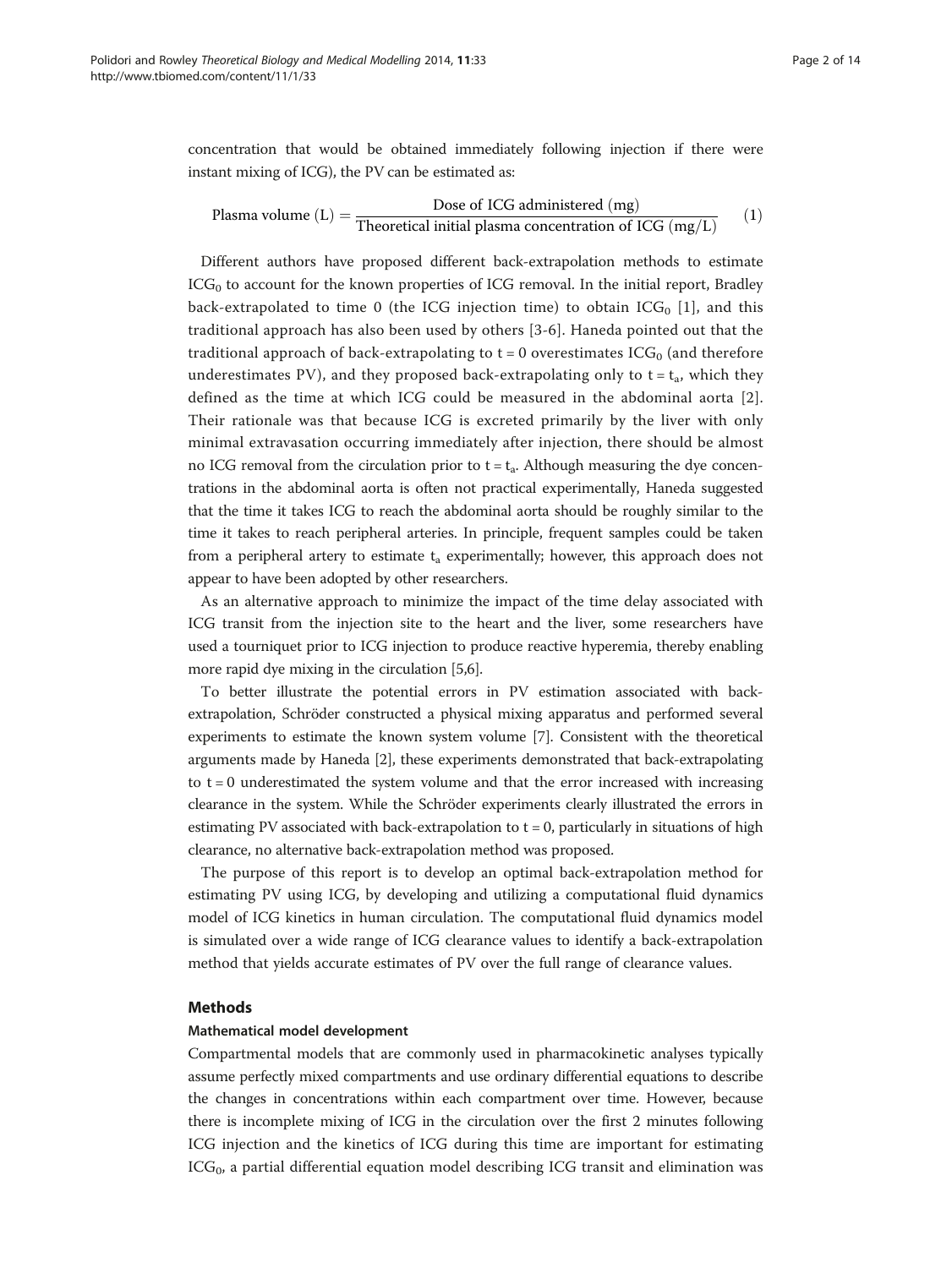region. ICG, indocyanine green.

<span id="page-2-0"></span>developed. This model enables ICG concentrations to vary continuously in both time and space and does not assume perfect mixing within a small number of discrete compartments. The physiologically based mathematical model of ICG kinetics was developed using the following assumptions:

- 1. ICG is injected into a peripheral vein at  $t = 0$ . Prior to  $t = 0$ , ICG is not present in the circulation.
- 2. Injected ICG is transported to the heart by the blood flow in the vein into which it was injected.
- 3. When blood flow from the vein into which ICG was injected reaches the heart, it is mixed with the blood flow from other vessels and then recirculated to the rest of the body.
- 4. Three different circulatory loops were modeled (Figure 1). Within each loop, the concentration of ICG is calculated at each location and time, and is therefore expressed as a function of both location and time.
	- a. Loop 1: Hepatic circulation. This represents 30% of the blood flow, and dye is extracted (cleared) from blood flowing through this loop. The concentration of ICG at time t and location x in this loop is denoted by  $u(t,x)$  in the equations below.
	- b. Loops 2 and 3: Nonhepatic circulation. This represents 70% of the blood flow, and there is no clearance of ICG from blood traveling in the nonhepatic circulation. To account for kinetics immediately after injection, the nonhepatic circulation is broken into 2 different loops. There is no clearance of ICG from either of these nonhepatic circulatory loops; the only difference is that ICG is injected directly into 1 of the loops and not into the other.
		- 1) Loop 2: Nonhepatic circulation, excluding the circulatory loop in which the dye is injected. This loop represents 65% of total blood flow, and there is no clearance of ICG from blood flow in this loop. The concentration of ICG in this loop is denoted by  $v(t,x)$ . Measurements of circulating ICG concentrations are taken at x = π in this loop.

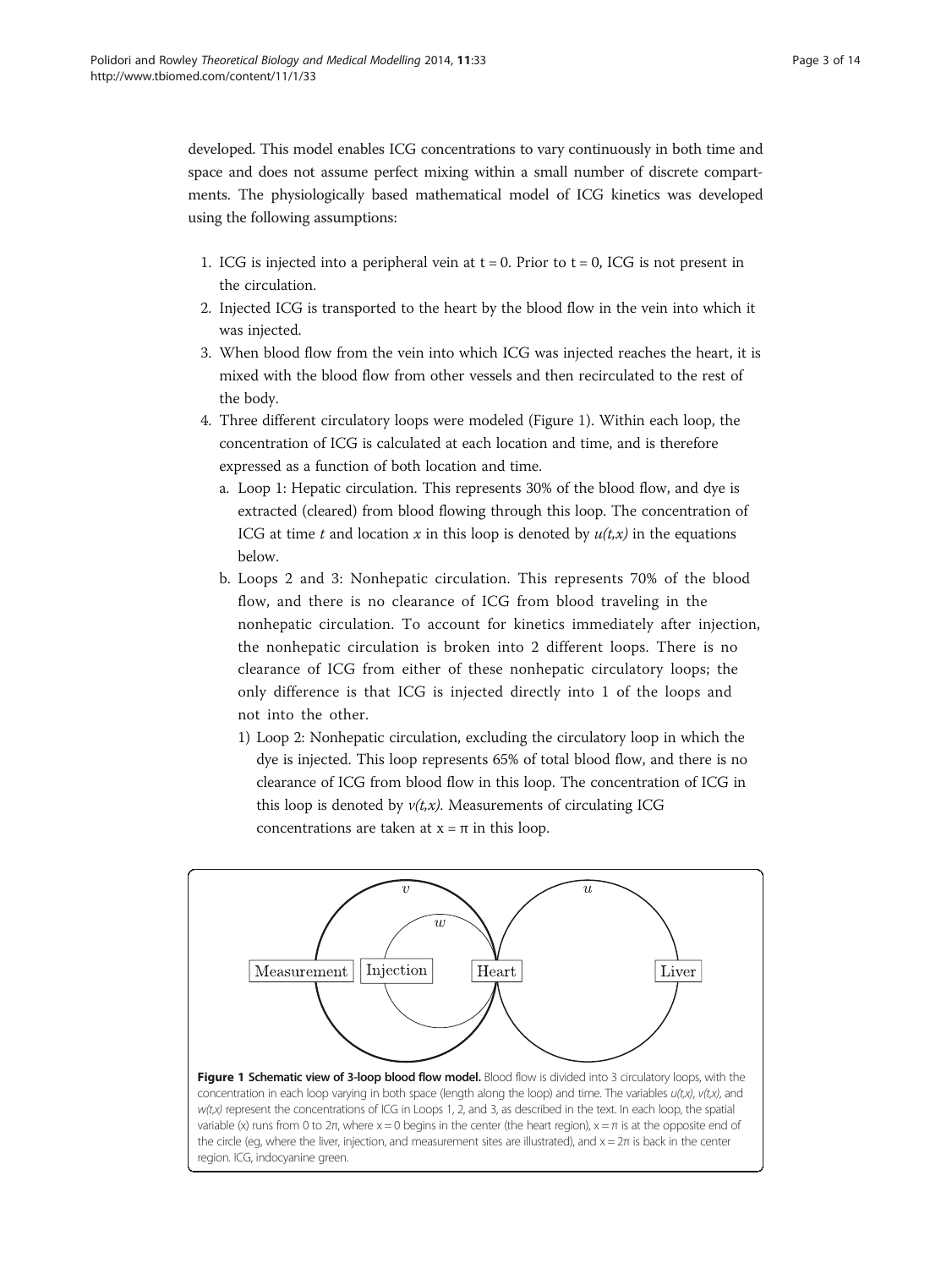- <span id="page-3-0"></span>2) Loop 3: Circulation associated with the vein into which ICG is injected. This was modeled to account for 5% of the total blood flow, and there is also no clearance of ICG in this loop. The concentration of ICG in this loop is denoted by  $w(t,x)$ . The ICG injection occurs at  $x = \pi$  and  $t = 0$ .
- 5. Within each circulatory loop represented, ICG transit occurs through both advection (due to blood flow) and diffusion.

Within each circulatory loop, ICG kinetics are modeled using a 1-dimensional advection diffusion equation; equations of this form are commonly used to model systems in which particles are transferred within a physical system due to both advection and diffusion [[8](#page-13-0)]. The equations used for the 3-loop model shown in Figure [1](#page-2-0) are:

$$
\frac{\partial u}{\partial t} + c \frac{\partial u}{\partial x} = v_u \frac{\partial^2 u}{\partial x^2} + \beta \cdot h(x) \cdot (m - u) - \alpha \cdot f(x) \cdot u \tag{2}
$$

$$
\frac{\partial v}{\partial t} + c \frac{\partial v}{\partial x} = v_v \frac{\partial^2 v}{\partial x^2} + \beta \cdot h(x) \cdot (m - v) \tag{3}
$$

$$
\frac{\partial w}{\partial t} + c \frac{\partial w}{\partial x} = v_w \frac{\partial^2 w}{\partial x^2} + \beta \cdot h(x) \cdot (m - w); \tag{4}
$$

where  $m = r_u \cdot u + r_v \cdot v + r_w \cdot w$ ;  $u(t,x)$ ,  $v(t,x)$ , and  $w(t,x)$  are the concentrations of ICG at time t and location x in each of the 3 loops; c represents the transit rate for blood through each loop; the v terms are diffusion coefficients for each loop;  $\alpha$ ⋅*f(x)* represents the clearance of ICG from the hepatic circulatory loop; and the  $\beta \cdot h(x)$  terms represent mixing in the heart region. For each loop, the spatial variable x goes from 0 to  $2\pi$ , and the ICG concentration at  $x = 0$  and  $x = 2\pi$  is the same. The function  $f(x)$  specifies the region within the hepatic loop where clearance takes place  $(f(x) > 0$  in a small region meant to represent the liver and  $f(x) = 0$  elsewhere). The parameter  $\alpha$  is used to vary the magnitude of the hepatic clearance of ICG. Similarly,  $h(x) >0$  in a small region surrounding  $x = 0$  and  $x = 2\pi$ , meant to represent the heart, and  $h(x) = 0$  elsewhere, and β is a parameter that can be adjusted to vary the degree of mixing in the heart. The values of  $r_{\mu}$ ,  $r_{\nu}$  and  $r_{\mu}$  represent the relative blood flows through each loop ( $r_{\mu} = 0.3$ ,  $r_v = 0.65$ ,  $r_w = 0.05$ ), and *m* represents the mean concentration of ICG in the heart region.

Additional details describing the parameter values and the initial conditions for the model are provided in Additional file [1.](#page-12-0) In brief, the parameter values for the simulations were chosen to be consistent with the following data:

- 1. Total blood flow is approximately 5 L/min, and total blood volume is approximately 5 L, so that it takes approximately 1 minute for the blood to circulate through the body [\[9](#page-13-0)].
- 2. Hepatic blood flow is 30% of total blood flow [[10](#page-13-0)].
- 3. ICG concentrations are well mixed in the plasma by 2 minutes after the injection time  $[3]$  $[3]$ . The values of the diffusion coefficients  $(v)$  and the mixing rate in the heart (β) were chosen so that simulated concentrations were well mixed by 2 minutes.
- 4. The plasma ICG decay rate from 2 to 5 minutes postinjection is consistent with decay rates observed in the clinical study (described below). The parameter associated with hepatic extraction  $(\alpha)$  was varied to cover a range of clearance values larger than the range observed in the clinical data.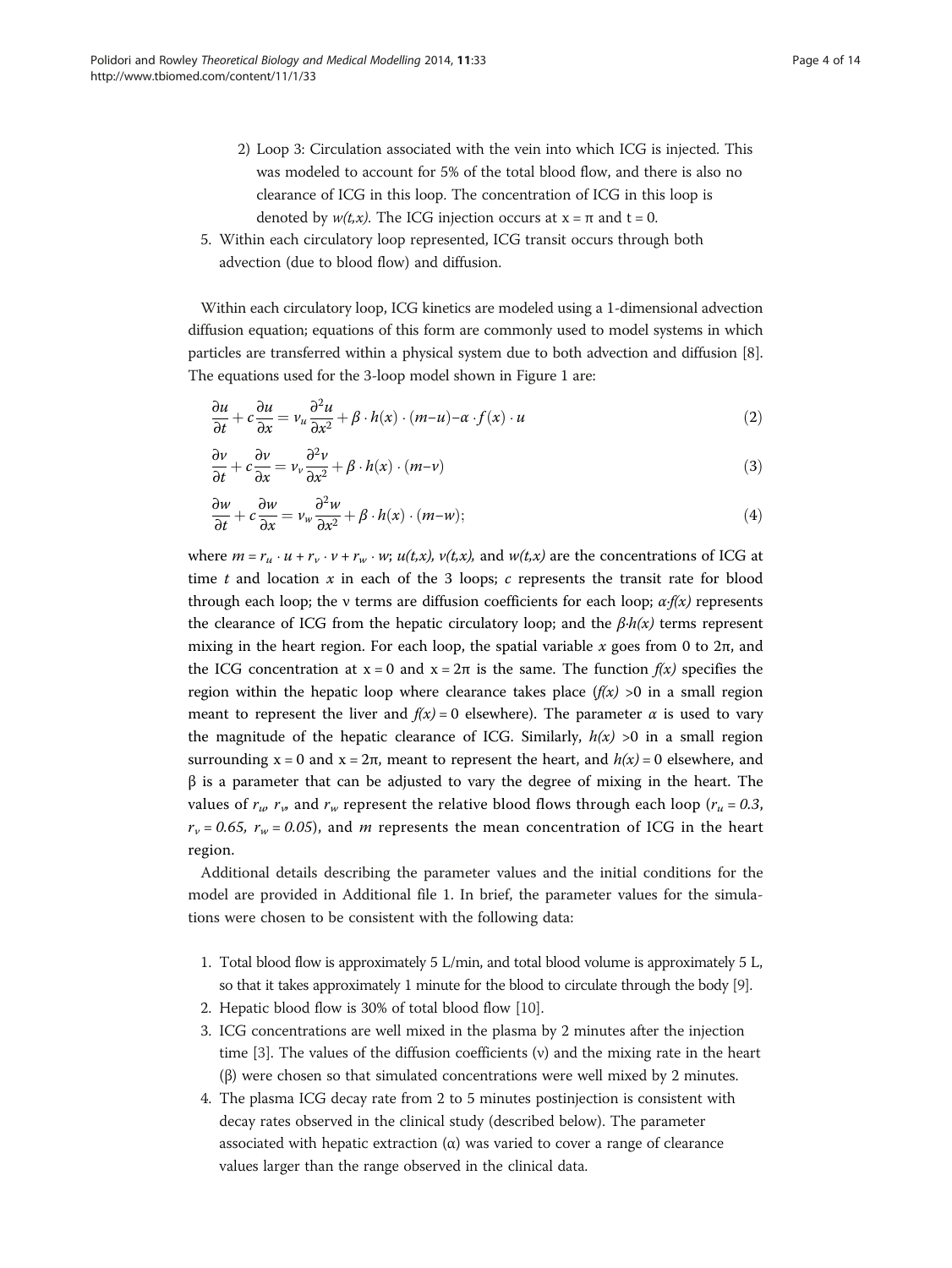The partial differential equations were solved using a spectral method as previously described [\[11](#page-13-0)]. All calculations were performed in Python, version 2.7. The code used to perform the calculations is included in Additional file [2](#page-12-0).

#### Clinical study

#### Subjects

Eligible subjects were men and women from 25–70 years of age with type 2 diabetes who were on stable doses of metformin and either an angiotensin-converting enzyme inhibitor (ACEI) or angiotensin receptor blocker (ARB) and who had an estimated glomerular filtration rate ≥70 mL/min/1.73 m<sup>2</sup>. Subjects with conditions or treatments with potential impact on body fluid were excluded from the study (eg, subjects requiring treatment with immunosuppressive therapy; subjects with myocardial infarction, pulmonary hypertension, or New York Heart Association Class III-IV heart failure; subjects with uncontrolled hypertension; subjects taking any antihypertensive medication other than ACEIs or ARBs; and subjects with chronic gastrointestinal disorders). The study was conducted at 1 center in Germany. The protocol and amendment were approved by an Independent Ethics Committee (Ethikkommission der Ärztekammer Nordrhein, Düsseldorf, Germany). All subjects gave written informed consent, in accordance with the Declaration of Helsinki, following institutional guidelines, and in compliance with Good Clinical Practice and regulatory requirements.

#### **Materials**

ICG was obtained as a powder from PULSION Medical Systems, Munich, Germany, and prepared as a 5 mg/mL solution for injection.

## Design

This was a randomized, double-blind, placebo-controlled study designed to test the effects of canagliflozin treatment on PV. Only data from the baseline (pretreatment) visit are used in this analysis. Prior to the baseline visit, subjects underwent a 2-week, single-blind, placebo run-in phase and a 3-day diet stabilization period in which subjects received a standardized diet, containing about 200 mEq/day of sodium, while domiciled in the clinical research center. Further details on the study design and subject inclusion and exclusion criteria can be found in reference [\[12\]](#page-13-0).

#### Procedures

During the baseline visit, subjects were given an intravenous bolus injection of ICG (0.25 mg/kg) over 5 seconds into 1 arm. Blood samples were collected from the other arm every 30 seconds over the period from 2 to 5 minutes after the ICG injection (7 samples) [\[3](#page-13-0)].

#### Bioanalytical

Plasma ICG concentrations were determined using a validated high-performance liquid chromatography (HPLC) analytical method at MLM Medical Labs GmbH, Dohrweg 63, 41066 Moenchengladbach, Germany. The inter-assay precision was  $\langle 7\%$  relative standard deviation, and the accuracy was within  $\pm 5\%$  of nominal concentrations.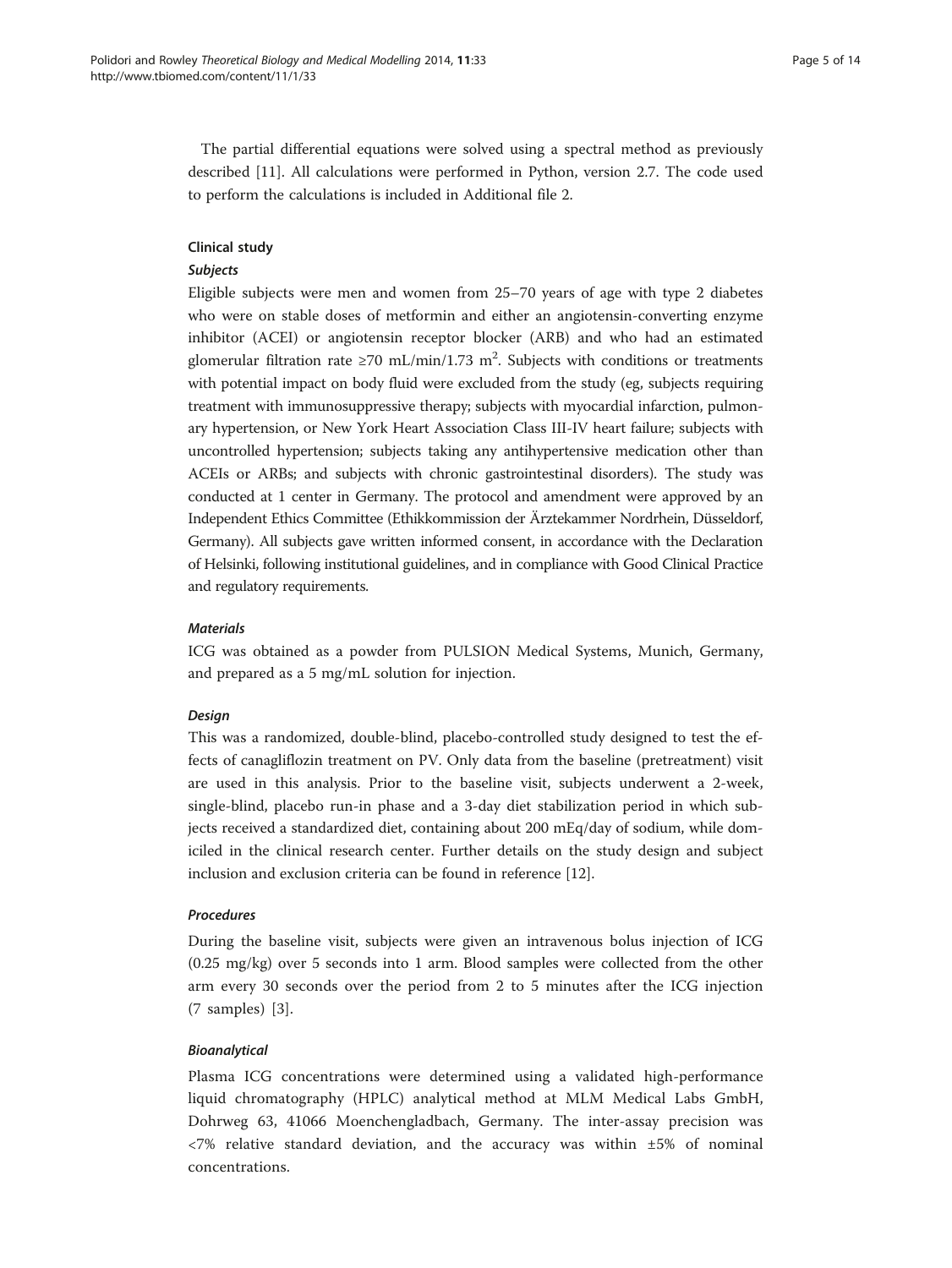#### <span id="page-5-0"></span>Model simulations of back-extrapolation algorithms

Several simulations of the model equations were performed to mimic the clinical protocol. In each of the simulations,

- 1. A specified amount of ICG was injected into Loop 3 at  $t = 0$  into a small region surrounding  $x = π$ .
- 2. The simulated ICG concentrations were "measured" from a peripheral vein every 30 seconds from  $t = 2$  minutes to  $t = 5$  minutes; the (simulated) measurements were taken at  $x = π$  in Loop 2.
- 3. The simulated ICG concentrations from t = 2 to 5 minutes were fitted to a mono-exponential decay by log-transforming the values and using standard linear regression. The relationship was back-extrapolated to  $t = 0$  to obtain the traditional PV estimate.

Normalized concentrations were used in the simulations such that a normalized concentration of 1 is equal to the dose of ICG injected divided by the total system volume.

Similar to the back-extrapolation to  $t_a$  proposed by Haneda [[2\]](#page-13-0), back-extrapolation to alternative times was also performed to account for the time delays associated with the dye traveling to the heart and the liver. The back-extrapolation time that produced the least error between the known volume in the simulations and the volume estimated from the back-extrapolation method over a broad range of clearance values was determined by an iterative search.

#### Calculated PV for clinical study

For each subject, PV was estimated using both the traditional back-extrapolation method (back-extrapolating to  $t = 0$ ) and the proposed optimal back-extrapolation method. Regression analyses were performed using Matlab, version 8.0.

#### Results

#### Simulated ICG concentrations with no ICG clearance

To demonstrate some basic properties of the mathematical model, initial simulations were performed with no ICG clearance  $(\alpha = 0)$ . In this case, the total amount of ICG in the 3 loops remains constant over time. Figure [2](#page-6-0)A shows the average ICG concentration within each of the circulatory loops at each time point, where the average concentration in a loop is defined as the spatial average along the length of each loop; for example, the average concentration in the hepatic circulation loop is given by:

$$
\bar{u}(t) = \frac{1}{2\pi} \int\limits_{0}^{2\pi} u(t, x) dx \tag{5}
$$

The curve labeled "average concentration" shows the average ICG concentration in the entire system, which is equal to the total amount of ICG in the 3 loops divided by the sum of the total volume in each loop. As expected, this "average concentration" remains constant over time because there is no clearance. The time delays between ICG injection at  $t = 0$  and the rise in the various concentrations shown in Figure [2A](#page-6-0) are due to the time delays associated with dye transit from the injection site to the heart and the liver. After a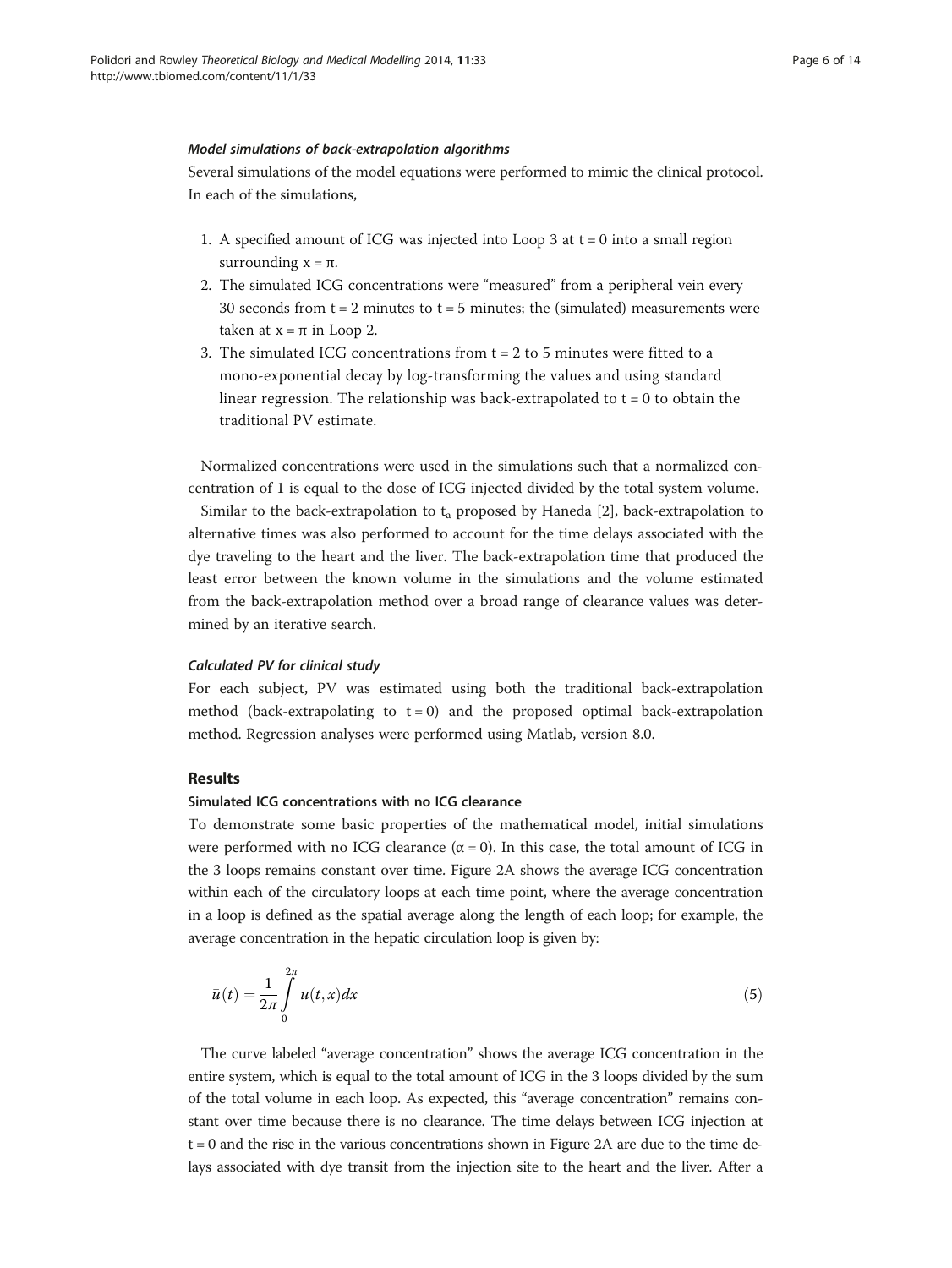period of approximately 2 minutes, the concentrations are well mixed so that the concentrations at any site in the circulation are approximately equal to the average concentration.

#### Simulated ICG concentrations with hepatic ICG clearance

A representative ICG kinetic response when hepatic ICG clearance (as described in Additional file [1\)](#page-12-0) is added to the model is shown in Figure 2B. As in the simulations performed with no clearance, a time delay appears between the ICG injection at  $t = 0$ and the rise in ICG concentrations in the hepatic and nonhepatic circulatory loops.

<span id="page-6-0"></span>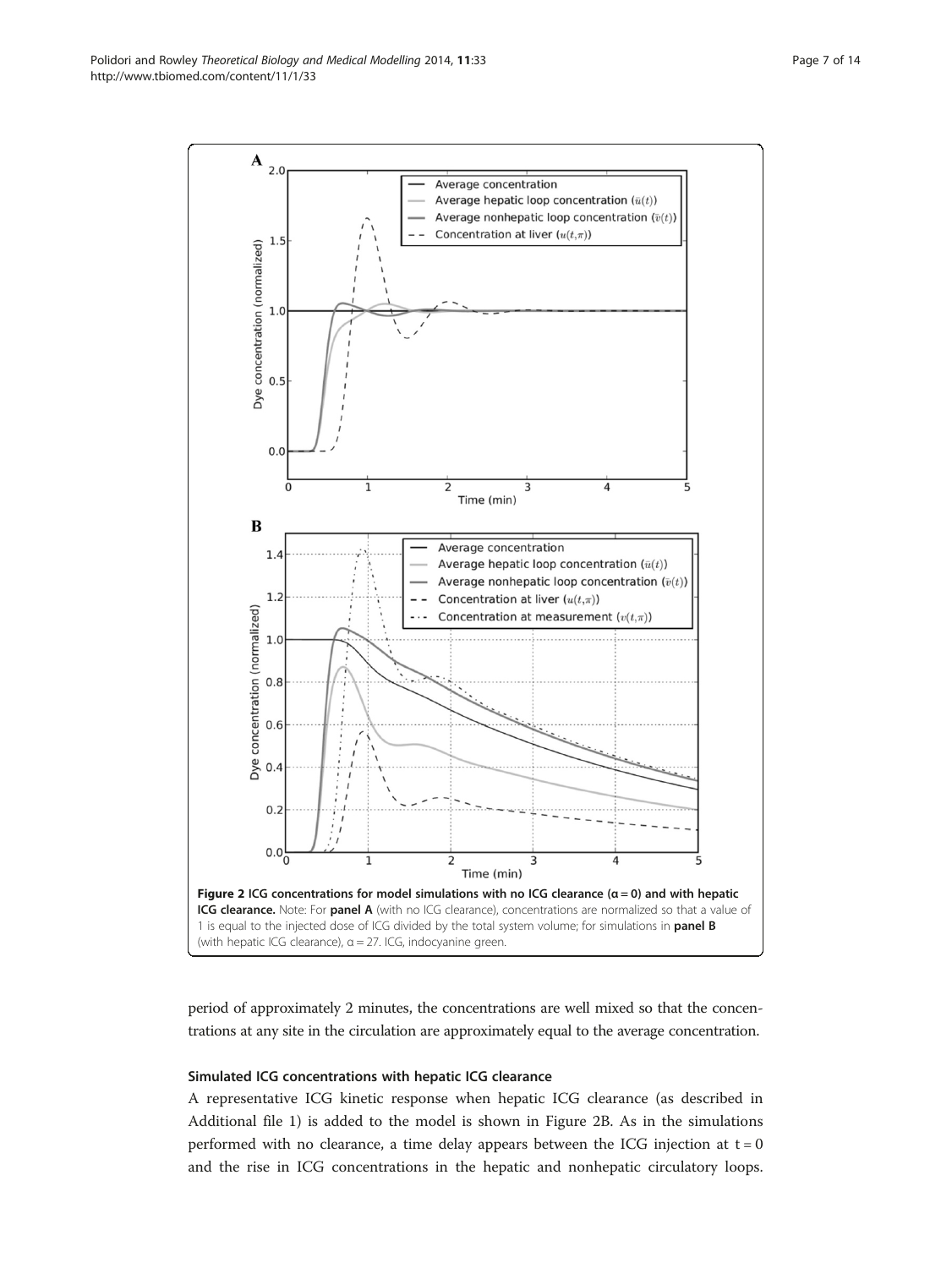<span id="page-7-0"></span>After the initial mixing period, the ICG concentration falls over time in each of the circulatory loops due to ICG clearance in the hepatic circulatory loop. The average concentration for the entire system volume remains at 1 until the injected dye first reaches the liver (at around  $t = 0.7$  minutes) and then falls exponentially after that.

Note that the average ICG concentration in the nonhepatic circulatory loop is always higher than the average ICG concentration in the hepatic circulatory loop due to ICG clearance in the hepatic loop. Therefore, after the initial mixing period, the average ICG concentration in the noncirculatory loop where blood samples are taken is always modestly higher than the average ICG concentration throughout the entire system volume. The difference between the average concentration of ICG in the nonhepatic circulatory loop (ie,  $\bar{v}(t)$ ) and the overall average concentration increases with increasing amounts of hepatic ICG extraction. This point is discussed further when the sources of error associated with the standard back-extrapolation method are summarized.

Figure 3 illustrates the impact of different clearance rates on the estimated theoretical  $ICG<sub>0</sub>$  values obtained by back-extrapolation and is similar to the results obtained in the physical experiments performed by Schröder [\[7](#page-13-0)]. For the 2 different clearance values shown ( $\alpha = 1$  and  $\alpha = 10$ ), equations [2](#page-3-0), [3, 4](#page-3-0) and [5](#page-5-0) were solved to obtain the simulated measured ICG concentrations (ie,  $v(t,\pi)$ ) over the period t = 2 to 5 minutes. These "measured" concentrations were then fit to a single exponential decay, as in reference 3, and the exponential functions were back-extrapolated to  $t = 0$  to obtain the estimated ICG<sub>0</sub> values. In both cases shown, the true value of  $ICG<sub>0</sub> = 1$ . When ICG clearance was low, there was very little error in the estimated  $ICG_0$  value; but for the higher clearance case, the back-extrapolated IC $G_0$  value was approximately 20% higher than the true value of 1. Note that because PV is calculated as  $Dose/ICG<sub>0</sub>$ , a 20% overestimation of  $ICG<sub>0</sub>$  will lead to a 17% underestimation of PV.

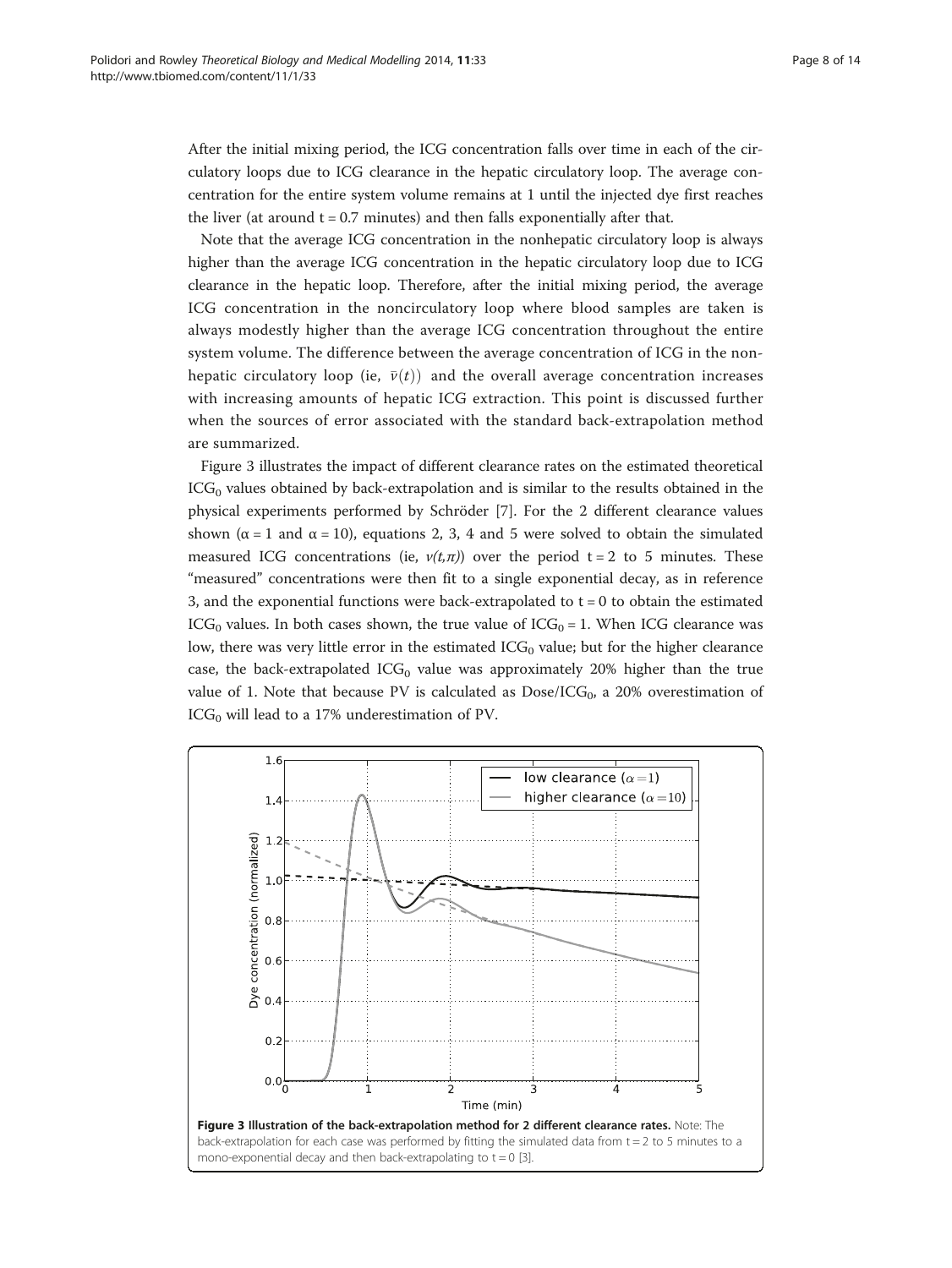### <span id="page-8-0"></span>Determination of optimal back-extrapolation method

As shown in Figure [3](#page-7-0), back-extrapolation to  $t = 0$  overestimates ICG<sub>0</sub> (and therefore underestimates PV) when there is hepatic ICG extraction. This is further illustrated in Figure 4A, where the error in the estimated PV is shown as a function of the clearance rate. When back-extrapolating to  $t = 0$ , the errors in the estimated PV increase with

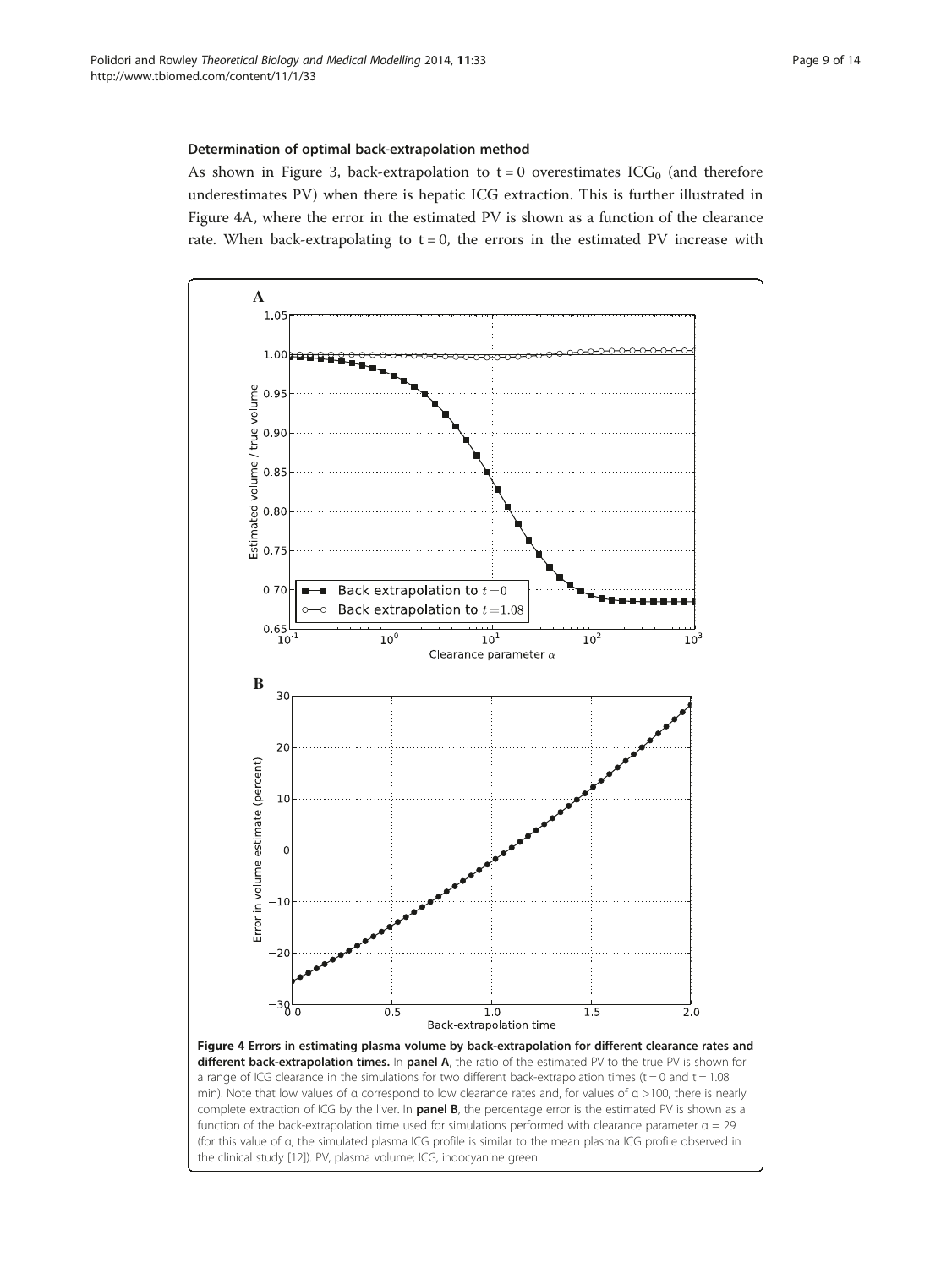increasing ICG clearance rates, leading to underestimation of PV by approximately 30% for high hepatic ICG extraction rates. These simulation results are consistent with the experimental results obtained with the physical mixing apparatus developed by Schröder [[7](#page-13-0)].

There are 2 reasons why back-extrapolating to  $t = 0$  overestimates  $ICG_0$  and therefore underestimates PV:

- 1. There is a time delay associated with injected dye traveling to the heart and then to the liver. During this period, there is no hepatic ICG extraction, but the back-extrapolation to  $t = 0$  method assumes that the circulating ICG follows the same exponential decay rate beginning at  $t = 0$  as it does when it is well mixed in the circulation.
- 2. As illustrated in Figure [2](#page-6-0)B, the ICG concentration in the nonhepatic circulatory loop (where blood samples are taken for measuring ICG) is higher than the ICG concentration would be if it was perfectly mixed throughout the entire PV. This is because the ICG concentration in the posthepatic portion of the hepatic circulatory loop is much lower than the ICG concentration in the rest of the circulation.

The magnitude of the error associated with each of these sources of error increases with increasing ICG clearance.

As a result of these errors, alternative back-extrapolation schemes were tested in the simulations. Based on the work of Haneda [\[2\]](#page-13-0), in which back-extrapolation was done only to the time at which ICG was measured in the abdominal aorta, the following analyses were performed:

- 1. Model simulations of ICG concentrations in the different circulatory loops were performed over the range of clearance values shown in Figure [4](#page-8-0)A.
- 2. In each simulation, measurements taken over the period  $t = 2$  to 5 minutes were used to obtain a mono-exponential fit.
- 3. The exponential fit was back-extrapolated to different time values (denoted as  $t = t_a$ ) to estimate the theoretical initial concentration of ICG (assuming perfect mixing) and then calculate the PV (as  $Dose/ICG(t = t_a)$ ). The calculated PV obtained by the different back-extrapolation methods was compared to the true system volume.
- 4. The value of  $t_a$  that produced the least error over the full range of clearance values was determined by an iterative search.

For the simulations performed, the optimal value of  $t_a$  was found to be 1.08 minutes. As shown in Figure [4A](#page-8-0), by back-extrapolating to  $t_a = 1.08$  minutes and using ICG(t =  $t_a$ ) when calculating PV, there was virtually no error in the estimated PV over the full range of simulated ICG clearance values.

Note that the optimal value for  $t_a$  is dependent on several parameters chosen in the simulations, including:

- 1. The location in the nonhepatic circulatory loop where the dye is injected,
- 2. The location of the liver in the hepatic circulatory loop,
- 3. The location where blood samples are taken from the nonhepatic circulatory loop, and
- 4. The flow rates in the circulatory loops.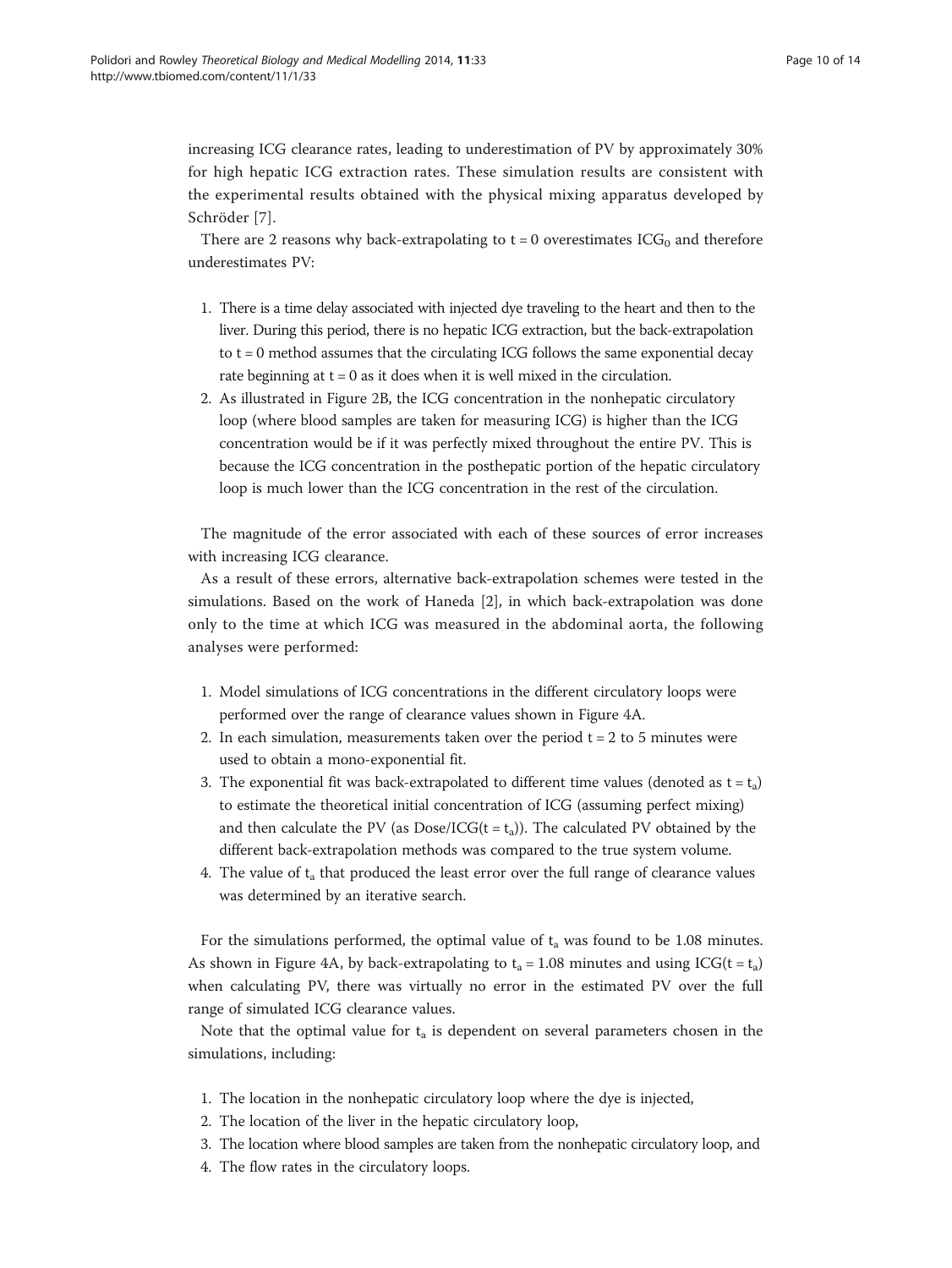In the simulations performed, all of the locations were chosen to be in the middle of the circulatory loops  $(x = \pi)$ , and the flow rate in the circulatory loops (circulating once per minute) was consistent with the commonly quoted values of blood flow and blood volume. However, as there is some uncertainty (and likely individual variability) associated with each of these assumptions, a sensitivity analysis was performed to assess how sensitive the estimated PV is to the assumed  $t_a$  value. This was done by using the simulated results described earlier for a specific case of  $\alpha = 29$  (chosen so that the ICG decay rate in the simulations is similar to decay rates observed in the clinical data) and estimating PV for different back-extrapolation times  $t_a$ . As described earlier, when t<sub>a</sub> = 0, PV is underestimated by a considerable amount, and when t<sub>a</sub> = 1.08 minutes, there is virtually no error (Figure [4](#page-8-0)B). As shown in Figure 4B, as long as  $t_a$  is between 0.7 and 1.4 minutes, there is less than a 10% error in the estimated PV obtained by the back-extrapolation method. Thus, although the true optimal value of  $t_a$  will be somewhat uncertain and variable due to the transit times associated with the circulatory flow rates and distances from the injection site to the heart, the liver, and the site of blood samples for measuring ICG, relatively small errors for PV are obtained over a range of  $t_a$  values.

Based on the simulations performed and the existing uncertainties, it is proposed that a time of  $t_a = 1$  minute be used in the back-extrapolation method.

#### Clinical study: subject characteristics

Thirty-six subjects were studied. All subjects studied were white, and 31 were male. Demographic and baseline disease characteristics for the subjects are presented in Table 1.

#### Estimated PV from the clinical study

Individual subject data obtained from the clinical study were used to compare the PV estimates obtained by 2 different back-extrapolation methods. For each subject, the logarithms of the measured ICG values obtained from  $t = 2$  to 5 minutes were calculated, and standard linear regression was used to determine the decay rate. The linear regression relationship provided a good fit to the data in all of the subjects  $(r^2$  for individual subjects ranged from 0.937–0.998; a figure showing the mean data is provided in Additional file [3:](#page-12-0) Figure S3). The regression relationship was then used to determine PV by back-extrapolating the regression relationship to either  $t = 0$  or

| <b>Measure</b>                     | Mean (SD) | Median (range)<br>$63(51 - 71)$ |  |
|------------------------------------|-----------|---------------------------------|--|
| Age (years)                        | 63(6)     |                                 |  |
| Body weight (kg)                   | 94 (14)   | 88 (73-130)                     |  |
| Height (cm)                        | 176(9)    | 176 (155-192)                   |  |
| BMI ( $kg/m2$ )                    | 30(3)     | $30(24-37)$                     |  |
| $HbA_{1c}$ (%)                     | 7.7(0.5)  | $7.7(7-9)$                      |  |
| eGFR (mL/min/1.73 m <sup>2</sup> ) | 97(16)    | $100(71 - 132)$                 |  |
| Duration of diabetes (years)       | 9(4)      | $8(2-18)$                       |  |

SD standard deviation, BMI body mass index,  $HbA_{1c}$  hemoglobin  $A_{1c}$ , eGFR estimated glomerular filtration rate.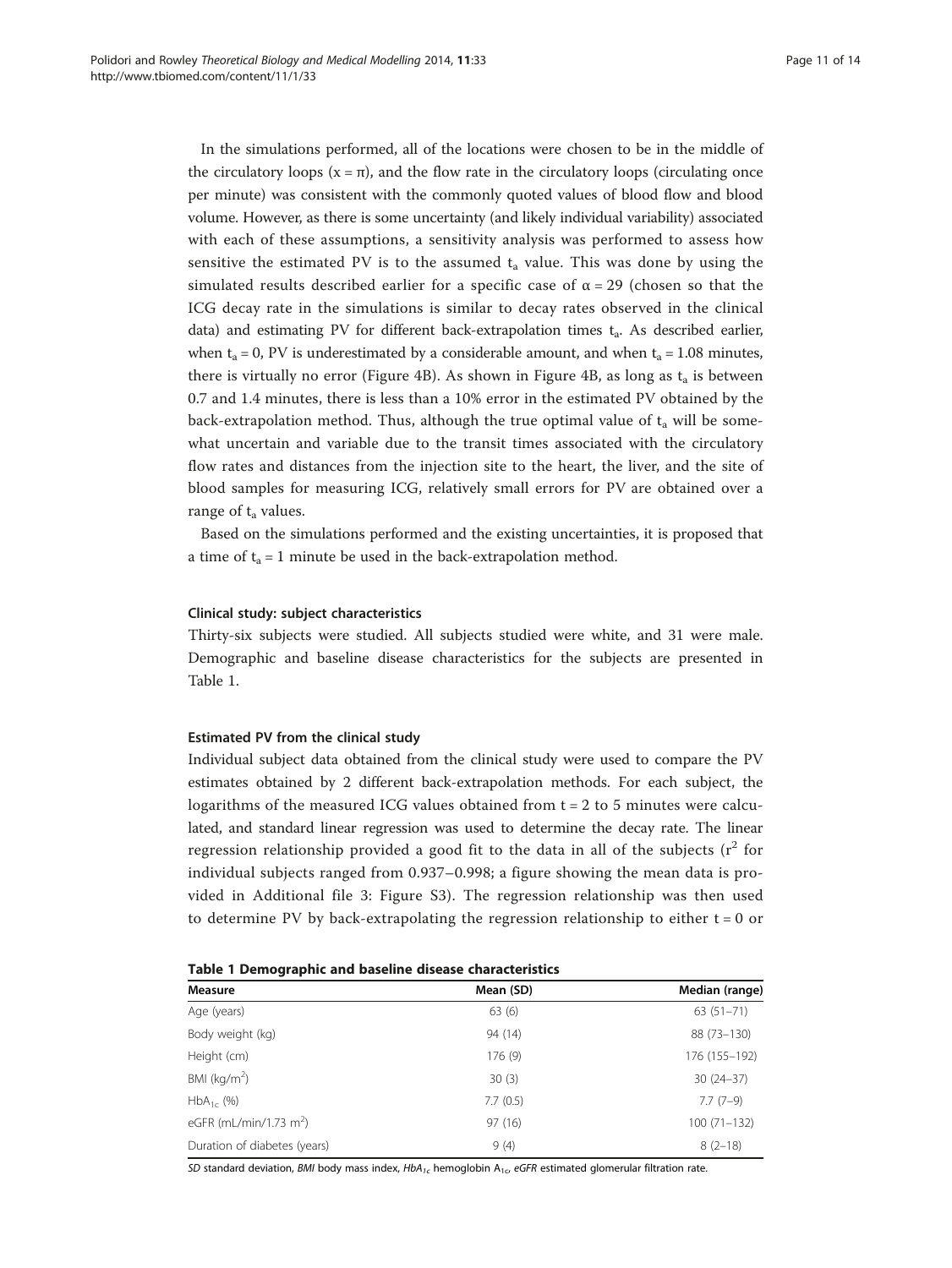$t = 1$  minute. The estimated PVs obtained for the 2 different back-extrapolation methods are shown in Table 2.

The PV estimates obtained when back-extrapolating to  $t = 0$  are below commonly reported PV values of approximately 3 L or approximately 40 mL/kg [\[13,14](#page-13-0)], consistent with the results from the simulations and Schröder's physical experiments showing that back-extrapolation to  $t = 0$  underestimates PV [\[7](#page-13-0)]. In contrast, the estimated PVs obtained by back-extrapolating to  $t = 1$  minute are more consistent with commonly reported PV values, particularly when considering that the average body weight of the subjects in the study (94 kg) is higher than the reference 70-kg man for which the 3-L value of PV is commonly quoted.

## **Discussion**

Several research groups have estimated PV using ICG injections in humans. Following injection, ICG is rapidly bound to plasma proteins and is removed almost exclusively by the liver. Jacob and colleagues utilized a single-compartment model of ICG kinetics over the period from 2 to 5 minutes postinjection to fit the plasma ICG profile using a mono-exponential decay, and then back-extrapolated the exponential function to  $t = 0$ to estimate ICG<sub>0</sub> and PV [\[3](#page-13-0)]. However, several researchers have noted that the traditional approach of back-extrapolating to  $t = 0$  will tend to underestimate PV, largely due to incomplete ICG mixing over the first 2 minutes postinjection and the time lag associated with ICG transit from the injection site to the heart and the liver, where it is extracted [[2,7\]](#page-13-0).

Various alternative methods have been proposed to estimate PV, including backextrapolating only to a time  $t_a > 0$ , where ICG concentrations could first be measured in the abdominal aorta [[2](#page-13-0)] or using a tourniquet prior to ICG injection to produce reactive hyperemia and speed the mixing of ICG in the circulation [[5,6](#page-13-0)]. In order to better characterize the errors associated with the traditional back-extrapolation method and to develop an improved methodology, a mathematical model of ICG kinetics was developed and simulations were performed to identify a back-extrapolation method that would provide minimal errors in the estimated PV over a wide range of ICG clearance values.

The form of the mathematical model used in the analysis (advection diffusion equations) is commonly used to describe physical systems in which particles are transferred by both convection and diffusion, and is appropriate for modeling ICG kinetics. Simulations were performed to cover a broad range of hepatic ICG clearance rates and, consistent with the physical experiments performed by Schröder [\[7](#page-13-0)], the errors in the estimated  $ICG<sub>0</sub>$  values obtained when back-extrapolating to  $t = 0$  increased with increasing clearance rates. This result makes intuitive sense, as back-extrapolating to  $t = 0$  assumes that the

Table 2 Mean (SD) estimates for PV in subjects with type 2 diabetes studied prior to treatment

| <b>Back-extrapolation time</b> | N  | PV(L)    | $PV$ (mL/kg) |
|--------------------------------|----|----------|--------------|
| $t = 0$                        | 36 | 2.5(0.6) | 26.8(5.4)    |
| $t = 1$ minute                 | 36 | 3.3(0.8) | 35.1(7.0)    |

SD standard deviation, PV plasma volume, ICG indocyanine green.

Note: For each subject, PV was estimated using standard linear regression of the log-transformed ICG concentrations and back-extrapolation to the specified time point for estimation of the theoretical initial concentration of ICG.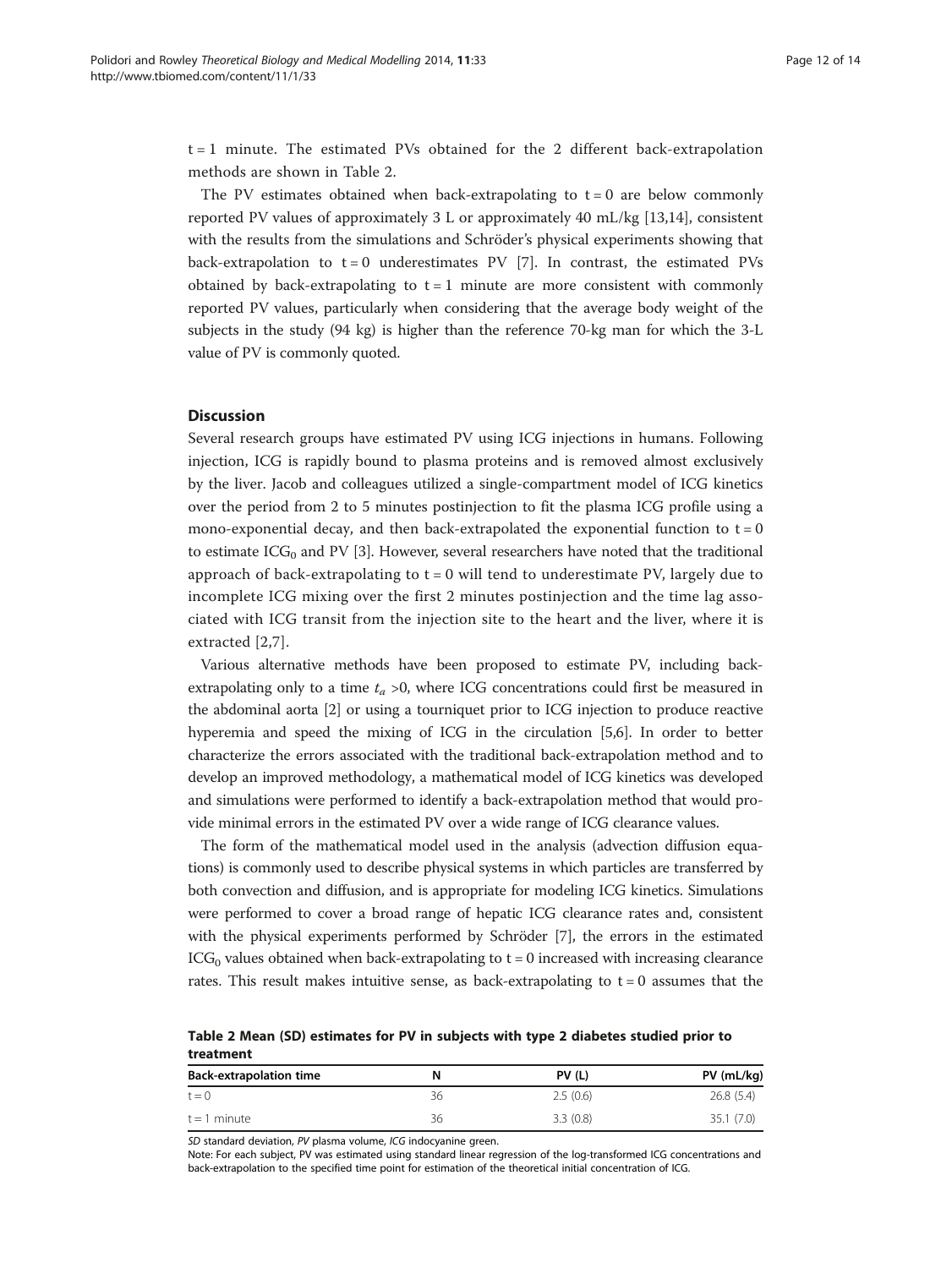<span id="page-12-0"></span>same clearance rate exists immediately after injection at  $t = 0$  (when there is no dye at the liver) as when the dye is well mixed in the circulation over the 2- to 5-minute period; the errors associated with this assumption will be higher in cases of high clearance. Based on the work of Haneda [[2](#page-13-0)], alternative back-extrapolation times were tested, and it was demonstrated that if ICG concentrations are back-extrapolated to  $t = 1$  minute rather than to t = 0, only minimal errors in the estimated  $ICG<sub>0</sub>$  (and hence in the estimated PVs) are obtained over a broad range of clearance values.

While the analyses described here provide a practical, model-based method for improving the accuracy of ICG-based estimates of PV, there are some limitations associated with the analyses. The parameter estimates used in the model simulations were based on previously reported mean values rather than being estimated at an individual subject level. In addition, while the simulations covered a broad range of clearance values, the impact of variability in cardiac output and peripheral blood flow distribution [[15,16\]](#page-13-0) was not considered in the analyses. Finally, no study was done to directly compare PV estimated using ICG dilution and the proposed back-extrapolation method with PV estimated using a "gold standard" method like  $^{125}$ I-albumin [[17](#page-13-0)]. Although these limitations represent areas of potential future work, they are not believed to alter the primary conclusion of this paper that the proposed back-extrapolation scheme is expected to yield more accurate estimates of PV than the traditional back-extrapolation method.

## Conclusions

In summary, based on the analyses performed, the ICG dilution method for estimating PV using the plasma sampling described by Jacob [[3](#page-13-0)] will likely yield more accurate estimates of PV when the theoretical initial ICG concentration is estimated using back-extrapolation to  $t = 1$  minute rather than the traditional approach of back-extrapolating to  $t = 0$ .

#### Additional files

[Additional file 1:](http://www.biomedcentral.com/content/supplementary/1742-4682-11-33-S1.docx) Details of mathematical model used in simulations. The equations used in the simulations are provided.

[Additional file 2:](http://www.biomedcentral.com/content/supplementary/1742-4682-11-33-S2.docx) Program files for model simulations. Text versions of the 2 files used to perform the calculations and generate the figures (titled blood\_threeloop.py and specdif.py) are provided.

[Additional file 3:](http://www.biomedcentral.com/content/supplementary/1742-4682-11-33-S3.docx) Plasma ICG concentrations. A figure showing mean plasma ICG concentrations for the 36 subjects in the clinical studies is provided.

#### Abbreviations

ACEI: angiotensin-converting enzyme inhibitor; ARB: angiotensin receptor blocker; BMI: body mass index; eGFR: estimated glomerular filtration rate; HbA<sub>1c</sub>: hemoglobin A<sub>1c</sub>; HPLC: high-performance liquid chromatography; ICG: indocyanine green; ICG<sub>0</sub>: initial plasma concentration of indocyanine green; PV: plasma volume; SD: standard deviation; T2DM: type 2 diabetes mellitus.

#### Competing interests

DP is a full-time employee of Janssen Research & Development, LLC. CR is a part-time consultant for Janssen Research & Development, LLC.

#### Authors' contributions

DP and CR were involved in the modelling design, conducted the analysis, and interpreted the data. Both authors drafted and approved the manuscript.

#### Acknowledgments

The clinical study was sponsored by Janssen Research & Development, LLC. Technical editorial assistance was provided by Shannon O'Sullivan, of MedErgy, and was funded by Janssen Global Services, LLC.